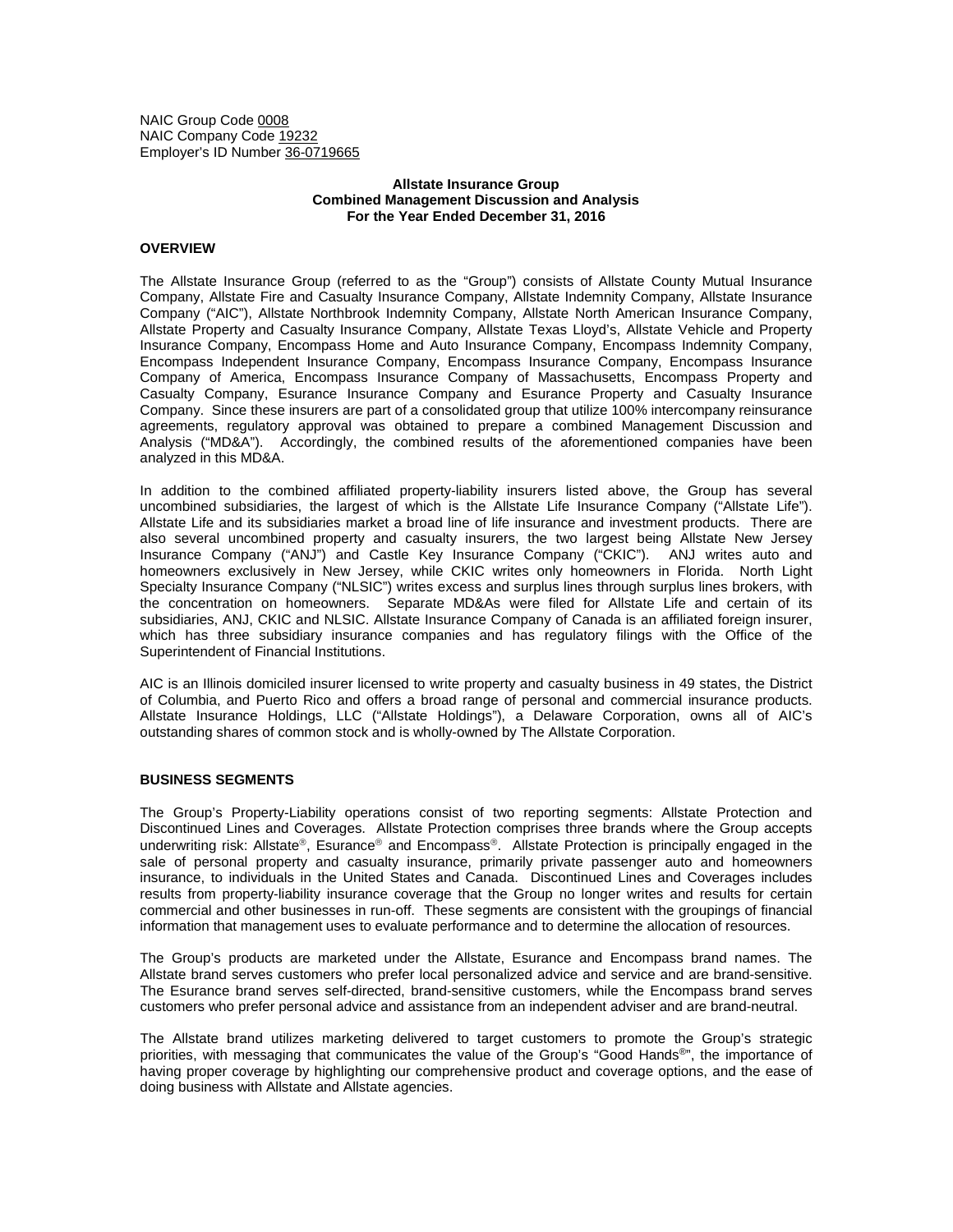The Allstate brand differentiates itself from competitors by offering a comprehensive range of innovative product options and features through a network of agencies that provide local advice and service. Allstate brand offers Allstate Your Choice Auto<sup>®</sup> with product features and options such as Accident Forgiveness, Deductible Rewards®, Safe Driving Bonus® and New Car Replacement. The Allstate House and Home® product includes features such as Claim RateGuard®, Claim-Free Bonus, flexibility in options and coverages, including graduated roof coverage and pricing based on roof type and age for damage related to wind and hail events. In addition, the Group offers a Claim Satisfaction Guarantee<sup>SM</sup> that promises a return of premium to Allstate brand auto insurance customers dissatisfied with their claims experience. The Group's Drivewise® program, available in 49 states and the District of Columbia as of December 31, 2016, uses a mobile application or an in-car device to capture driving behaviors and reward customers for driving safely. The Drivewise mobile application also provides customers with information and tools to encourage safer driving and incentivize through driving challenges. In 2015, Drivewise began offering Allstate Rewards®, a program that provides reward points for safe driving. Milewise®, Allstate's usage based insurance product, was launched in 2016 and is currently available to customers as a limited market test. Milewise gives customers flexibility to customize their insurance and pay based on the number of miles they drive. The Group will continue to focus on developing and introducing products and services that benefit today's customers and further differentiate the Group and enhance the customer experience.

The Group plans to deepen customer relationships through value-added customer interactions and expanding its presence in households with multiple products by providing financial protection for customer needs. When an Allstate product is not available, the Group may make available non-proprietary products for customers through brokering arrangements. Allstate agencies sell non-proprietary property insurance products, primarily related to property business in hurricane exposed areas and commercial insurance. These non-proprietary products are offered to the Group's customers who prefer to use a single agent for all of their insurance needs.

The Group continues to enhance technology to improve customer service, facilitate the introduction of new products and services, improve the handling of claims and reduce infrastructure costs related to supporting the Group's agency force. These actions and others are designed to optimize the effectiveness of our distribution and service channels by increasing the productivity of the Allstate brand's exclusive agencies. Allstate brand auto and homeowners insurance products are sold primarily through Allstate exclusive agencies and serve customers who prefer local personalized advice and service and are brand-sensitive. The Allstate brand also sells specialty auto products including motorcycle, trailer, motor home and off-road vehicle insurance policies.

Other personal lines sold under the Allstate brand include renter, condominium, landlord, boat, umbrella and manufactured home insurance policies. Commercial lines primarily include auto insurance products for small business owners.

The Group's strategy for the Esurance brand focuses on self-directed customers. To best serve these customers, Esurance develops its technology, website and mobile capabilities to continuously improve its hassle-free purchase and claims experience and offer innovative product options and features. Esurance continues to develop additional products to complement its auto line of business and provide a more comprehensive solution to its customers. Esurance also continues to invest in geographic expansion of its products. Esurance expanded its homeowners products in 2016 from 25 to 31 states and renters from 20 to 21 states. Esurance continues to focus on increasing its preferred driver mix, while raising marketing effectiveness to support growth and profitability. Esurance's DriveSense® program, available in 32 states as of December 31, 2016, enables participating customers to be eligible for discounts based on driving performance as measured by a device installed in the vehicle or a mobile application. Esurance Pay Per Mile<sup>®</sup> usage-based insurance product was launched in 2015 and gives customers flexibility to customize their insurance and pay based on the number of miles they drive.

The Group's strategy for the Encompass brand centers around offering broad coverage options specifically focused on the customers who prefer an independent agency while simplifying the insurance experience by packaging products into a single annual household ("package") policy with one premium, one bill, one policy deductible, one renewal date and one advisor - an independent insurance agent. Package policies represent over 85% of premiums written where they are offered, with concentrations in suburban and urban areas throughout the country. Package policies currently are not offered in Massachusetts, North Carolina and Texas. In pursuit of this strategy and to achieve its financial objectives, Encompass is partnering with dedicated independent agency professionals who understand the needs of our coverage conscious customers and the value of the Encompass products. Agency segmentation and strategic deployment are a continued focus, as are improved sales leader effectiveness and accountability. Encompass is focused on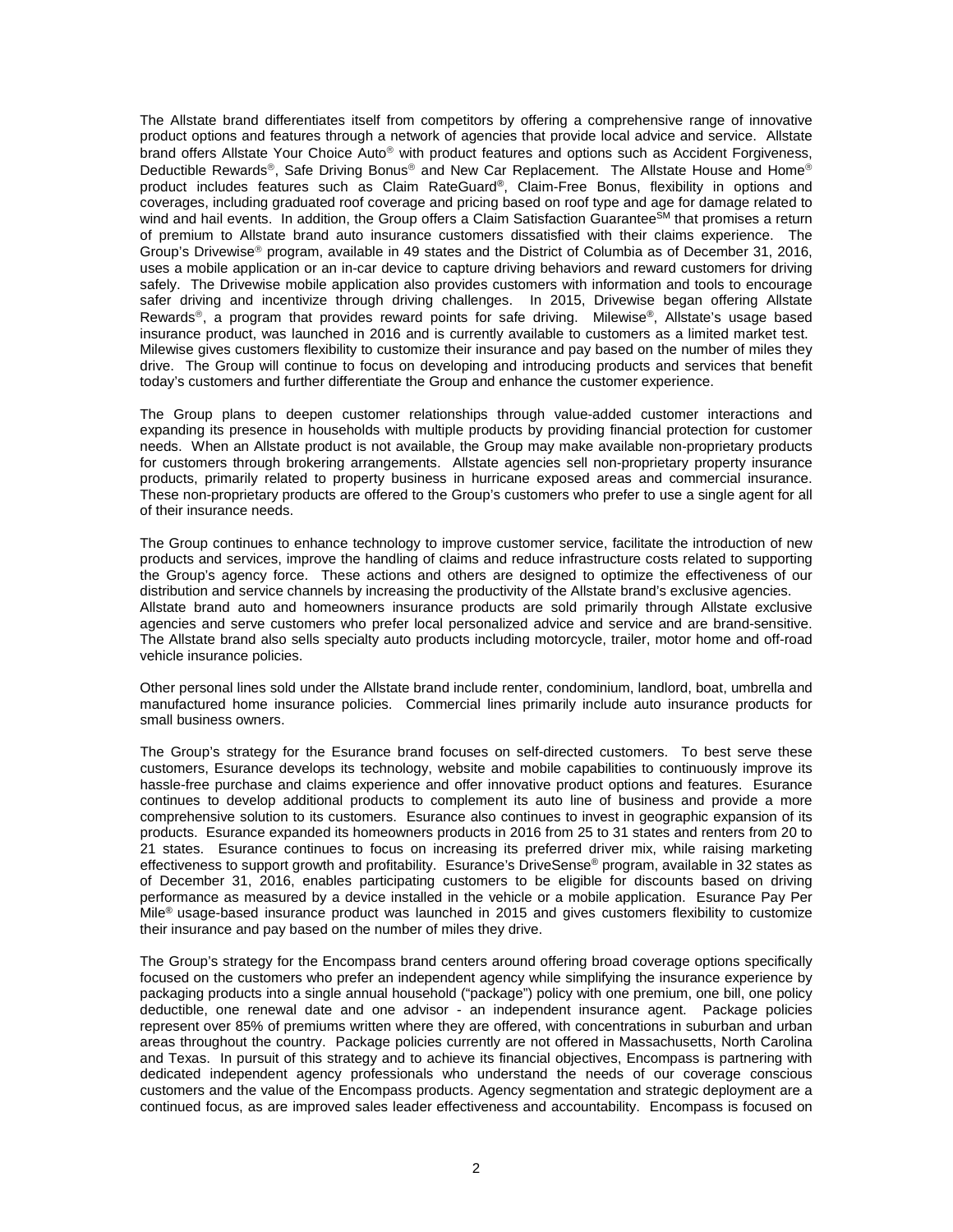improving returns while building a foundation for future growth. The Group seeks to achieve these goals in 2017 by continuing to implement profit improvement actions in states with inadequate returns, continuing to contemporize product offerings, and maintaining focus on claims operational excellence, while accelerating growth in markets achieving target returns.

The Group's pricing and underwriting strategies and decisions for all of its brands are primarily designed to achieve appropriate returns along with enhancing its competitive position. Sophisticated pricing methodology allows the Group to attract and retain customers in multiple risk segments. A combination of underwriting information, pricing and discounts are also used to achieve a more competitive position. The Group's pricing strategy involves local marketplace pricing and underwriting decisions that are based on these risk evaluation factors and an evaluation of competitors to the extent permissible by applicable law.

Pricing of property products is typically intended to establish risk adjusted returns that are deemed acceptable over a long-term period. Losses, including losses from catastrophic events and weather-related losses (such as wind, hail, lightning and freeze losses not meeting the criteria to be declared a catastrophe), are recognized on an occurrence basis within the policy period. Therefore, in any reporting period, loss experience from catastrophic events and weather-related losses may contribute to negative or positive underwriting performance relative to the expectations that were incorporated into the product pricing. The Group pursues rate increases where indicated, taking into consideration potential customer disruption, the impact on its ability to market auto and homeowners lines, regulatory limitations, competitive position and profitability, using a methodology that appropriately addresses the changing costs of losses from catastrophes such as severe weather and the net cost of reinsurance.

# **CATASTROPHE MANAGEMENT**

Catastrophe losses are an inherent risk of the property-liability insurance industry that have contributed, and will continue to contribute, to potentially material year-to-year fluctuations in the Group's results of operations and financial position. The Group defines a "catastrophe" as an event that produces pre-tax losses before reinsurance in excess of \$1 million and involves multiple first party policyholders, or a winter weather event that produces a number of claims in excess of a preset, per-event threshold of average claims in a specific area, occurring within a certain amount of time following the event. Catastrophes are caused by various natural events including high winds, winter storms and freezes, tornadoes, hailstorms, wildfires, tropical storms, hurricanes, earthquakes and volcanoes. The Group is also exposed to man-made catastrophic events, such as certain types of terrorism or industrial accidents. The nature and level of catastrophes in any period cannot be reliably predicted.

The Group considers the greatest areas of potential catastrophe losses due to hurricanes generally to be major metropolitan centers in counties along the eastern and gulf coasts of the United States. Usually, the average premium on a property policy near these coasts is greater than in other areas. However, average premiums are often not considered commensurate with the inherent risk of loss. In addition, in various states the Group is subject to assessments from assigned risk plans, reinsurance facilities and joint underwriting associations providing insurance for wind related property losses.

Over time the Group has limited its aggregate insurance exposure to catastrophe losses in certain regions of the country that are subject to high levels of natural catastrophes. Limitations include participation in various state facilities, such as the California Earthquake Authority, which provides insurance for California earthquake losses; and other state facilities, such as wind pools. However, the impact of these actions may be diminished by the growth in insured values, and the effect of state insurance laws and regulations. In addition, in various states the Group is required to participate in assigned risk plans, reinsurance facilities and joint underwriting associations that provide insurance coverage to individuals or entities that otherwise are unable to purchase such coverage from private insurers. Because of the Group's participation in these and other state facilities such as wind pools, it may be exposed to losses that surpass the capitalization of these facilities and to assessments from these facilities.

Property catastrophe exposure management includes purchasing reinsurance to provide coverage for known exposure to hurricanes, earthquakes, wildfires, fires following earthquakes and other catastrophes. The Group is also working to promote measures to prevent and mitigate losses and make homes and communities more resilient, including enactment of stronger building codes and effective enforcement of those codes, adoption of sensible land use policies, and development of effective and affordable methods of improving the resilience of existing structures.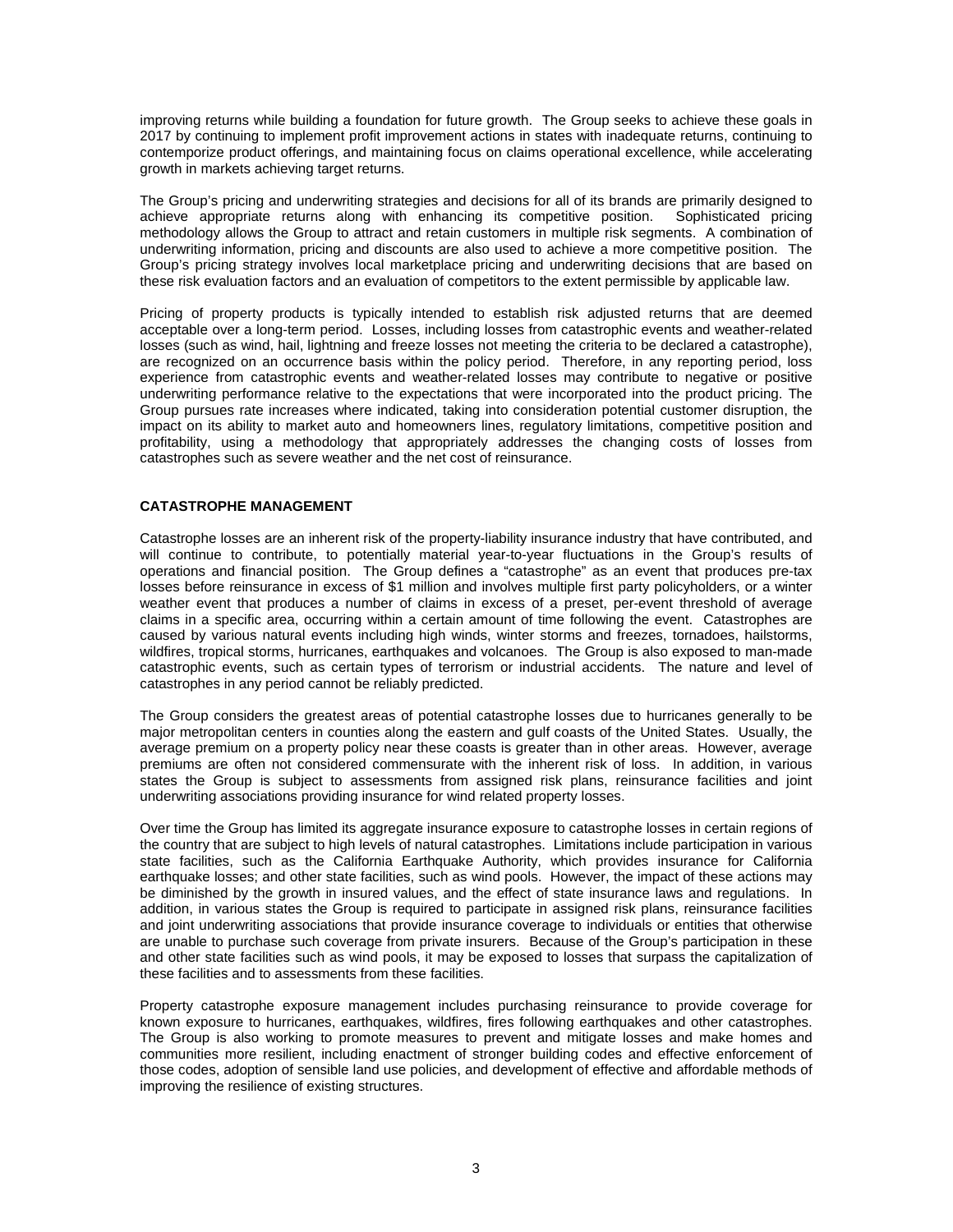The Group continues to take actions to maintain an appropriate level of exposure to catastrophic events while continuing to meet the needs of the Group's customer's, including the following:

- Continuing to limit or not offer new homeowners, manufactured home and landlord package policy business in certain coastal geographies.
- Increased capacity in the brokerage platform for customers not offered an Allstate policy.
- In certain states, the Group has been ceding wind exposure related to insured property located in wind pool eligible areas.
- In 2016, we began to write a limited number of homeowners policies in select areas of California. Meanwhile, the Group will continue to renew current policyholders and allow replacement policies for existing customers who buy a new home, or change their residence to rental property. For landlord package policies the Group allows replacement policies on an exception basis, and offers a small number of new landlord package policies in order to accommodate current personal umbrella policy customers.
- Tropical cyclone deductibles are generally higher than all peril deductibles and are in place for a large portion of coastal insured properties.
- The Group has additional catastrophe exposure, beyond the property lines, for auto customers who have purchased physical damage coverage. Auto physical damage coverage generally includes coverage for flood-related loss. The Group manages this additional exposure through inclusion of auto losses in our nationwide reinsurance program, including Florida personal lines automobile business, as of June 1, 2016. New Jersey is excluded from the nationwide reinsurance program as auto losses are included in our New Jersey reinsurance program.
- Designed the Group's homeowners new business offering, Allstate House and Home, that provides options of coverage for roof damage including graduated coverage and pricing based on roof type and age. Allstate House and Home is currently available in 40 states. The House and Home product is available in 75% of the states where the Group's catastrophe losses occurred in 2016.

The Group continues to seek appropriate returns for its risks. This may require further actions, similar to those already taken, in geographies where the Group is not getting appropriate returns. However, the Group may maintain or opportunistically increase its presence in areas where it achieves adequate returns and do not materially increase its hurricane risk.

# **DODD-FRANK**

The Secretary of the Treasury (operating through Federal Insurance Office ("FIO")) and the Office of the U.S. Trade Representative ("USTR") are jointly authorized, pursuant to Dodd-Frank, to negotiate a Covered Agreement with one or more foreign governments, authorities, or regulatory entities. A Covered Agreement is a written bilateral or multilateral agreement that "relates to the recognition of prudential measures with respect to the business of insurance or reinsurance that achieves a level of protection for insurance or reinsurance consumers that is substantially equivalent to the level of protection achieved under State insurance or reinsurance regulation." A Covered Agreement becomes effective 90 days after the Secretary of the Treasury and USTR jointly submit a final agreement to the House Financial Services, House Ways and Means, Senate Banking, and Senate Finance committees. The House and Senate committees are not required to vote on the Covered Agreement for it to become effective. As provided in Dodd-Frank, a Covered Agreement cannot preempt (i.e., displace) state insurance measures that govern an insurer's rates, premiums, underwriting or sales practices; any state insurance coverage requirements; the application of antitrust laws of any state to the business of insurance; or any state insurance measure governing insurer capital or solvency, except where a state insurance measure results in less favorable treatment of a non-U.S. insurer than a U.S. insurer.

In November 2015, pursuant to Dodd-Frank, Treasury and USTR notified Congress that they were formally initiating negotiations on a Covered Agreement with the European Union ("EU") (the "Covered Agreement") addressing: permanent equivalence treatment of the U.S. regulatory system by the EU; confidential sharing of information across jurisdictions; and uniform treatment of EU-based reinsurers operating in the U.S., including with respect to reinsurance collateral. On January 13, 2017, the Secretary of the Treasury and USTR jointly submitted a Covered Agreement (unsigned) consistent with their November 2015 notification to Congress. Once effective, the Covered Agreement is designed to secure equivalence treatment of the U.S. regulatory system by the EU, addresses the confidential sharing of information by regulators across jurisdictions, and eliminate reinsurance collateral requirements for EU-based foreign reinsurers in all States that meet certain conditions. In accordance with authorities provided in Dodd-Frank, the Covered Agreement may preempt (i.e., displace) state laws after 60 months from its effective date if then existing State insurance measures affected by the Covered Agreement result in less favorable treatment of an EU insurer or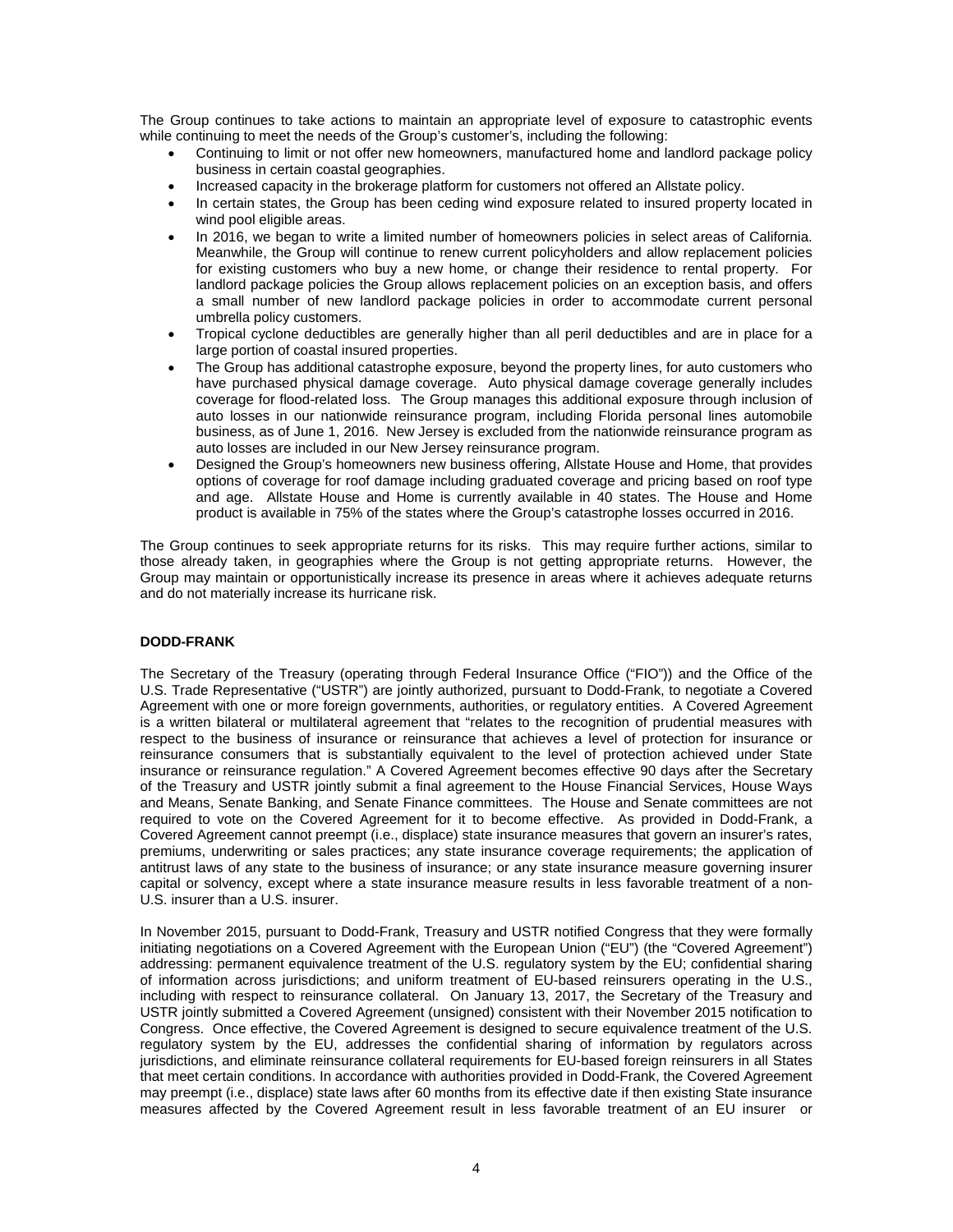reinsurer subject to the Covered Agreement than a U.S. insurer domiciled, licensed, or otherwise admitted in a U.S. State. In addition, the Covered Agreement endorses a group capital standard which exists in the EU and not in the U.S. as the designated capital and solvency. Framework for these determinations is in the U.S. risk-based capital.

Prior to the Secretary of the Treasury and the USTR submitting the Covered Agreement to Congress, the NAIC had amended its Credit for Reinsurance Model Law and Regulation in 2011 ("Revised Reinsurance Model Law"), and statutory enactments implementing the amendments have been passed in 35 states. The amendments establish a new category of "certified reinsurers," allowing domestic insurers to receive statutory capital credit for reinsurance ceded to certified reinsurers absent the reinsurers fully collateralizing their assumed reinsurance obligations. Under the NAIC's regulatory scheme preceding the Revised Reinsurance Model Law, which remains in effect in Illinois, domestic ceding companies are not allowed to take statutory capital credit for reserves ceded to unauthorized reinsurers unless the insurer withholds funds due to the reinsurer in an amount equal to the reserves, obtains a letter of credit on behalf of the unauthorized reinsurer equal to the amount of the reserves, or is the beneficiary of a credit for reinsurance trust with assets equal to the amount of the reserves.

The terms of the Covered Agreement provide states with 60 months from the effective date of the Covered Agreement to modify their state-based regulatory requirements to comply with the terms of the Covered Agreement. In accordance with the terms of the Covered Agreement, and consistent with the authorities set forth in Dodd-Frank, after 42 months from the effective date of the Covered Agreement, the U.S. is to begin a process of notifying states of potential preemption for any state insurance measure that is inconsistent with the terms of the Covered Agreement such as those described above. After 60 months from the effective date of the Covered Agreement, the U.S. is to complete any preemption determinations with respect to any U.S. State insurance measures subject to evaluation.

On June 23, 2016, the U.K. held a referendum in which they voted to leave the EU. Following the vote, the U.K. is developing a formal plan for withdrawal under Article 50 of the Lisbon Treaty that is expected to commence as early as March of 2017. If the British Parliament authorizes the initiation of Brexit discussions in March 2017 pursuant to Article 50, withdrawal is expected to be completed during 2019. Article 50 provides only for the negotiation of a withdrawal arrangement but does not address future relationships between the U.K. and EU. Upon exiting the EU, the U.K. insurance market will no longer be in the scope of the Covered Agreement.

## **FINANCIAL POSITION**

## **Cash and invested assets**

The Group's investment strategy emphasizes protection of principal and consistent income generation, within a total return framework. This approach has produced competitive returns over the long term and is designed to ensure financial strength and stability for paying claims, while maximizing economic value and surplus growth. The Group identifies a strategic asset allocation which considers the nature of the liabilities and the risk and return characteristics of the various asset classes in which it invests. This allocation is informed by our long-term and market expectations, as well as other considerations such as risk appetite, portfolio diversification, duration, desired liquidity and capital. Within appropriate ranges relative to strategic allocations, tactical allocations are made in consideration of prevailing and potential future market conditions. We manage risks that involve uncertainty related to interest rates, credit spreads, equity returns and currency exchange rates.

The Group utilizes four high level strategies to manage risks and returns and to position the portfolio to take advantage of market opportunities while attempting to mitigate adverse effects. As strategies and market conditions evolve, the asset allocation may change or assets may move between strategies.

*Market-Based Core* strategy seeks to deliver predictable earnings aligned to business needs through investments primarily in publicly traded bonds and common stocks. Private fixed income assets, such as commercial mortgages, bank loans and privately placed debt are also included in this category. As of December 31, 2016, 71% of the portfolio follows this strategy with 70% in bonds and commercial mortgage loans and 24% in common stocks.

*Market-Based Active* strategy seeks to outperform within the public markets through tactical positioning and by taking advantage of short-term opportunities. This strategy may generate results that meaningfully deviate from those achieved by market indices, both favorably and unfavorably. The portfolio primarily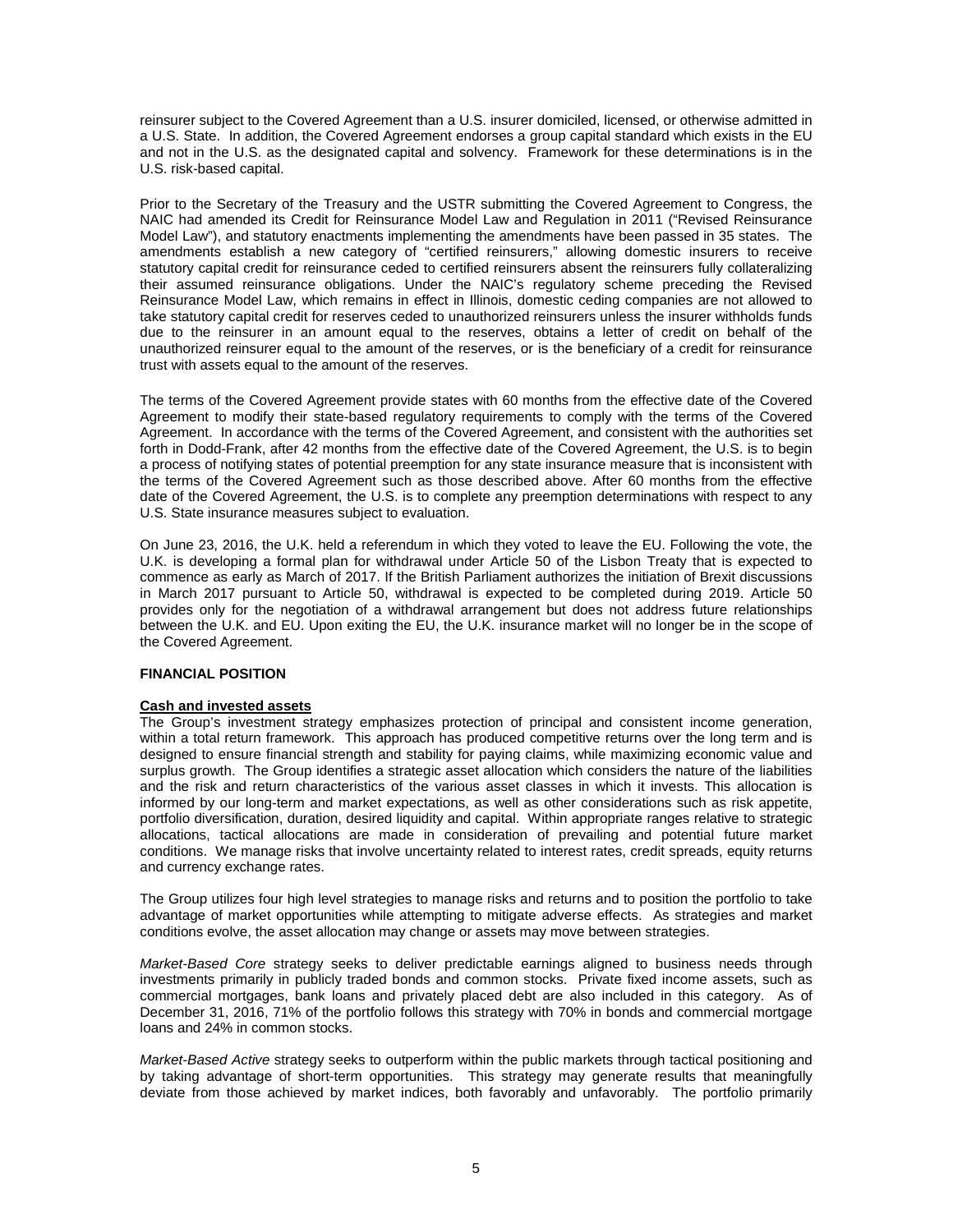includes publicly traded bonds and common stocks. As of December 31, 2016, 20% of the portfolio follows this strategy with 76% in bonds and 14% in common stock.

*Performance-Based Long-Term* strategy seeks to deliver attractive risk-adjusted returns over a longer horizon. The return is a function of both general market conditions and the performance of the underlying assets or businesses. The portfolio, which primarily includes private equity, real estate, infrastructure, timber and agriculture-related assets, is diversified across a number of characteristics, including managers or partners, vintage years, strategies, geographies (including international) and industry sectors or property types. These investments are generally illiquid in nature, often require specialized expertise, typically involve a third party manager, and may offer the potential to add value through transformation at the company or property level. As of December 31, 2016, 8% of the portfolio follows this strategy with 85% in other invested assets primarily invested in limited partnerships.

*Performance-Based Opportunistic* strategy seeks to earn attractive returns by making investments that involve asset dislocations or special situations, often in private markets. As of December 31, 2016 less than 1% of the portfolio follows this strategy.

## **Portfolio composition by investment strategy**

The following table presents the investment portfolio by strategy as of December 31, 2016:

| (\$ in millions)              |          |   | <b>Market-</b><br><b>Based</b> |     | Market-<br><b>Based</b> |    | <b>Performance-</b><br><b>Based Long-</b> |    | Performance-<br><b>Based</b> |
|-------------------------------|----------|---|--------------------------------|-----|-------------------------|----|-------------------------------------------|----|------------------------------|
|                               | Total    |   | Core                           |     | Active                  |    | Term                                      |    | <b>Opportunistic</b>         |
| <b>Bonds</b>                  | \$26,285 | S | 19,963                         | \$. | 6,239                   | \$ | 83                                        | -S |                              |
| Preferred stocks              | 64       |   | 39                             |     | 13                      |    | 12                                        |    |                              |
| Common stocks                 | 8,190    |   | 7,023                          |     | 1,127                   |    | 40                                        |    |                              |
| Mortgage loans on real estate | 280      |   | 280                            |     |                         |    |                                           |    |                              |
| Real estate                   | 346      |   |                                |     |                         |    | 346                                       |    |                              |
| Cash and cash equivalents     | (466)    |   | (466)                          |     |                         |    |                                           |    |                              |
| Short-term investments        | 1.625    |   | 767                            |     | 857                     |    |                                           |    |                              |
| Other invested assets         | 3,650    |   | 989                            |     |                         |    | 2,648                                     |    | 13                           |
| Total                         | \$39,974 | S | 28,595                         | S   | 8,236                   | S  | 3,130                                     | SБ | 13                           |
| % of total                    |          |   | 71%                            |     | 21%                     |    | 8%                                        |    | $-$ %                        |

The Group continues to shift the portfolio mix to include more performance-based investments. A greater proportion of the return on these investments is derived from idiosyncratic assets or operating performance. While the Company anticipates higher returns on these investments over time, the investment income can vary significantly between periods.

The Group has a comprehensive portfolio monitoring process to identify and evaluate each security whose carrying value may be other-than-temporarily impaired. The Group's portfolio monitoring process includes a quarterly review of all securities to identify instances where the fair value of a security compared to amortized cost (for bonds) or cost (for stocks) is below established thresholds. The process also includes the monitoring of other impairment indicators such as ratings, ratings downgrades and payment defaults.

The composition of the investment portfolio as of December 31 was:

| (in millions)                 | 2016   |   | 2015   |
|-------------------------------|--------|---|--------|
| <b>Bonds</b>                  | 26,285 | S | 25,891 |
| <b>Preferred stocks</b>       | 64     |   | 68     |
| Common stocks                 | 8,190  |   | 7,443  |
| Mortgage loans on real estate | 280    |   | 296    |
| Real estate                   | 346    |   | 344    |
| Cash and cash equivalents     | (466)  |   | 50     |
| Short-term investments        | 1,625  |   | 229    |
| Other invested assets         | 3,650  |   | 3,338  |
| Total                         | 39.974 |   | 37.659 |

Total invested assets increased \$2.32 billion, or 6%, compared to prior year. Explanations for the more significant items follow.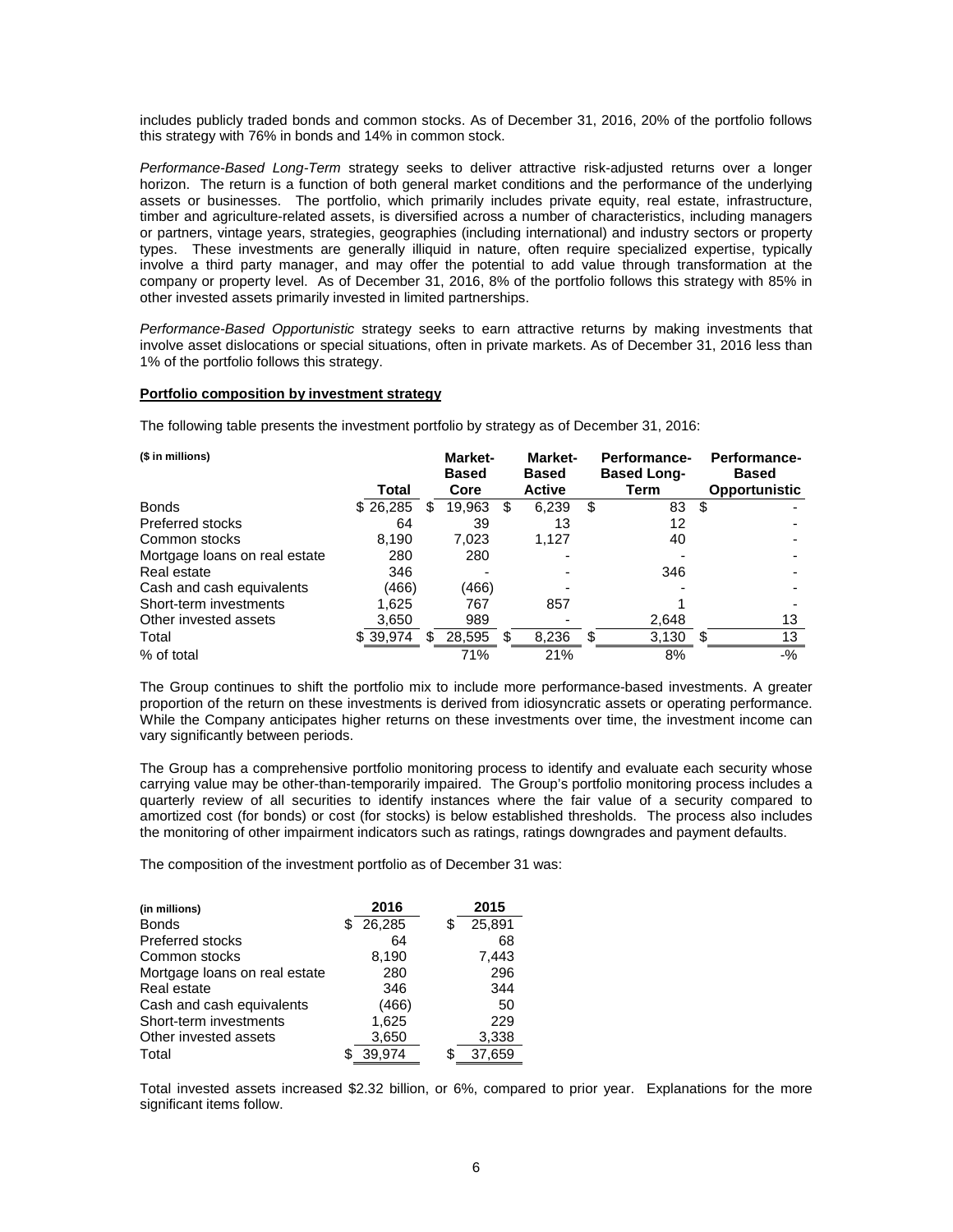## **Bonds**

The Group's bond portfolio consists of publicly traded and privately placed corporate obligations, municipal bonds, U.S. government bonds, asset-backed securities ("ABS"), mortgage-backed securities ("MBS") and foreign government bonds.

As of December 31, 2016, 77.6% of the consolidated bond portfolio was rated investment grade quality, which is defined as having a National Association of Insurance Commissioners ("NAIC") Securities Valuation Office designation of 1 or 2, a Moody's rating of Aaa, Aa, A or Baa, a rating of AAA, AA, A or BBB from S&P Global Ratings ("S&P") a comparable rating from another nationally recognized rating agency, or a comparable internal rating if an externally provided rating is not available. The investment grade percentage for each individual bond category ranged from 51% to 100%. There was no significant change in the bond portfolio quality distribution from the prior year.

Bonds with an NAIC designation 1 or 2, including loan-backed and structured securities, are reported at amortized cost using the effective yield method. Bonds with an NAIC designation of 3 through 6 are reported at the lower of amortized cost or fair value, with the difference reflected in unassigned surplus as unrealized capital loss.

Publicly traded corporate bonds totaled \$13.42 billion as of December 31, 2016 compared to \$13.78 billion as of December 31, 2015. As of December 31, 2016, the portfolio also contained \$6.05 billion of privately placed corporate obligations, compared with \$5.61 billion as of December 31, 2015. Privately placed securities primarily consist of corporate issued senior debt securities that are directly negotiated with the borrower or are in unregistered form. Privately placed corporate obligations may contain structural security features such as financial covenants and call protections that provide investors greater protection against credit deterioration, reinvestment risk or fluctuations in interest rates than those typically found in publicly registered debt securities. As of December 31, 2016, 51% of the privately placed securities were rated investment grade.

Municipal bonds totaled \$3.91 billion as of December 31, 2016 compared to \$3.63 billion as of December 31, 2015. The municipal bond portfolio as of December 31, 2016 consisted of 1,611 issues from 640 issuers. The largest exposure to a single issuer was 2% of the municipal bond portfolio. Corporate entities were the ultimate obligors of 1% of the municipal bond portfolio.

U.S. government bonds totaled \$1.29 billion as of December 31, 2016 compared to \$1.21 billion as of December 31, 2015.

ABS totaled \$1.26 billion as of December 31, 2016 compared to \$1.19 billion as of December 31, 2015. Credit risk is managed by monitoring the performance of the underlying collateral. Many of the securities in the ABS portfolio have credit enhancement with features such as overcollateralization, subordinated structures, reserve funds, guarantees and/or insurance.

MBS totaled \$322 million as of December 31, 2016 compared to \$395 million as of December 31, 2015. The MBS portfolio is subject to interest rate risk, but unlike other fixed income securities, is additionally subject to prepayment risk from the underlying mortgages.

Foreign government bonds totaled \$34 million as of December 31, 2016 compared to \$79 million as of December 31, 2015.

The fair value of all bonds was \$26.45 billion and \$26.01 billion as of December 31, 2016 and 2015, respectively. As of December 31, 2016, unrealized net capital gains on the bond portfolio, which are calculated as the difference between statement value and fair value, were \$170 million compared to \$123 million as of December 31, 2015.

#### **Equity securities**

Equity securities include \$8.19 billion of common and \$64 million of non-redeemable preferred stocks, and investments in affiliates as of December 31, 2016 compared to \$7.44 billion of common and \$68 million of non-redeemable preferred stocks, and investments in affiliates as of December 31, 2015. The net increase was due to increased investments in equity markets and realization of losses via writedowns, partially offset by realizations of net trading gains.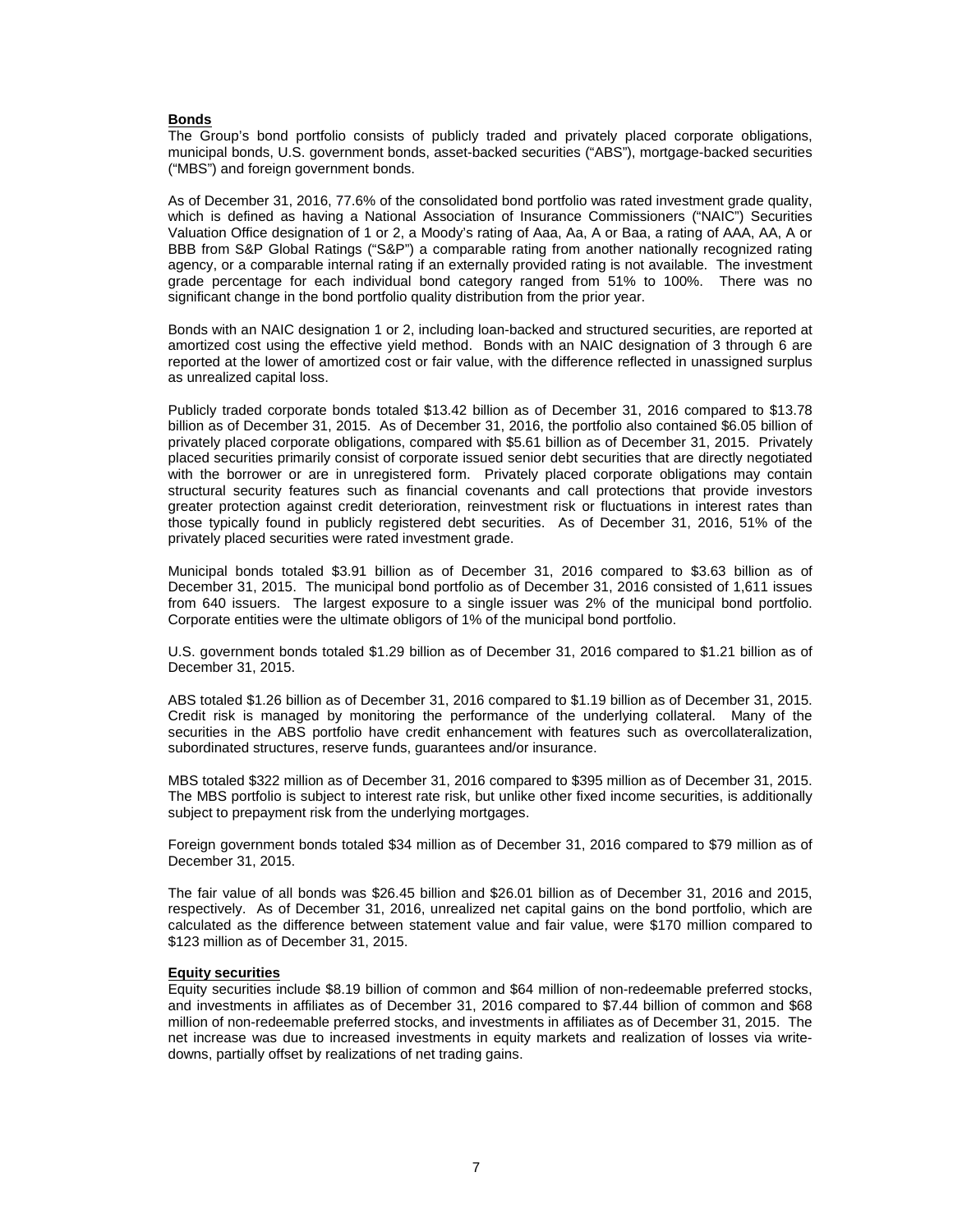## **Cash and cash equivalents**

The \$516 million decrease in cash and cash equivalents was primarily due to a decrease in cash equivalents as the Company invested in the Allstate Short term pool commencing in the third quarter, 2016 as well as an increase in outstanding claim checks.

#### **Short-term investments**

The \$1.40 billion increase in short-term investments was due primarily to the investment in the Allstate Short term pool.

## **Other invested assets**

The \$312 million increase in other invested assets was driven by the funding of new investments primarily limited partnerships. Limited partnership interests include interests in private equity funds and co-investments, real estate funds and joint ventures, and other funds.

#### **Reserves for losses and loss adjustment expenses**

Incurred losses and loss adjustment expenses represent the sum of paid losses and reserve changes in the calendar year. This expense included net losses from catastrophes of \$2.50 billion and \$1.70 billion in 2016 and 2015, respectively. Activity in the reserve for losses and loss adjustment expenses is summarized as follows:

| (in millions)             | 2016         |   | 2015   |
|---------------------------|--------------|---|--------|
| Balance at January 1      | \$<br>15,505 | S | 14,665 |
| Incurred related to       |              |   |        |
| Current year              | 20,340       |   | 19,097 |
| Prior years               | 51           |   | 139    |
| <b>Total incurred</b>     | 20,391       |   | 19,236 |
| Paid related to:          |              |   |        |
| Current year              | 13,214       |   | 12,436 |
| Prior years               | 6,256        |   | 5,960  |
| Total paid                | 19,470       |   | 18,396 |
| Balance as of December 31 | \$<br>16.426 |   | 15.505 |

Incurred losses and loss adjustment expenses attributable to insured events of prior years were \$51 million and \$139 million as a result of the reestimation of unpaid losses and loss adjustment expenses for the years ended December 31, 2016 and 2015, respectively, including net increases in Discontinued Lines and Coverages reserves of \$91 million and \$56 million, respectively. These changes were generally the result of ongoing analyses of recent loss development trends. Initial estimates were revised as additional information regarding claims became known.

### **Unsecured reinsurance recoverables**

The Group has unsecured reinsurance recoverables that exceeded 3% of policyholder surplus as of December 31 as follows:

| (\$ in millions)                                 | <b>NAIC</b><br>Group |             |      |       |       |
|--------------------------------------------------|----------------------|-------------|------|-------|-------|
| <b>Reinsurer</b>                                 | Code                 | <b>FEIN</b> |      | 2016  | 2015  |
| Michigan Catastrophic Claim Association ("MCCA") | 0000                 | AA-9991159  | - \$ | 4.791 | 4.661 |
| New Jersey Unsatisfied Claim and Judgment Fund   |                      |             |      |       |       |
| ("UCJF")                                         | 0000                 | AA-9991160  |      | 495   | 489   |

The MCCA is a mandatory insurance coverage and reinsurance indemnification mechanism for personal injury protection losses that provides indemnification for losses over a retention level that increases every other MCCA fiscal year by the lesser of 6% or the increase in the Consumer Price Index. The retention level will be \$555 thousand per claim for the fiscal two-years ending June 30, 2019 compared to \$545 thousand per claim for the fiscal two-years ending June 30, 2017. The MCCA is obligated to fund the ultimate liability for member companies (companies actively writing motor vehicle coverage in Michigan and those with runoff policies) qualifying claims and claims expenses. The MCCA operates similar to a reinsurance program and is annually funded by participating member companies (companies actively writing motor vehicle coverage in Michigan) through a per vehicle annual assessment. The MCCA has been legally authorized to annually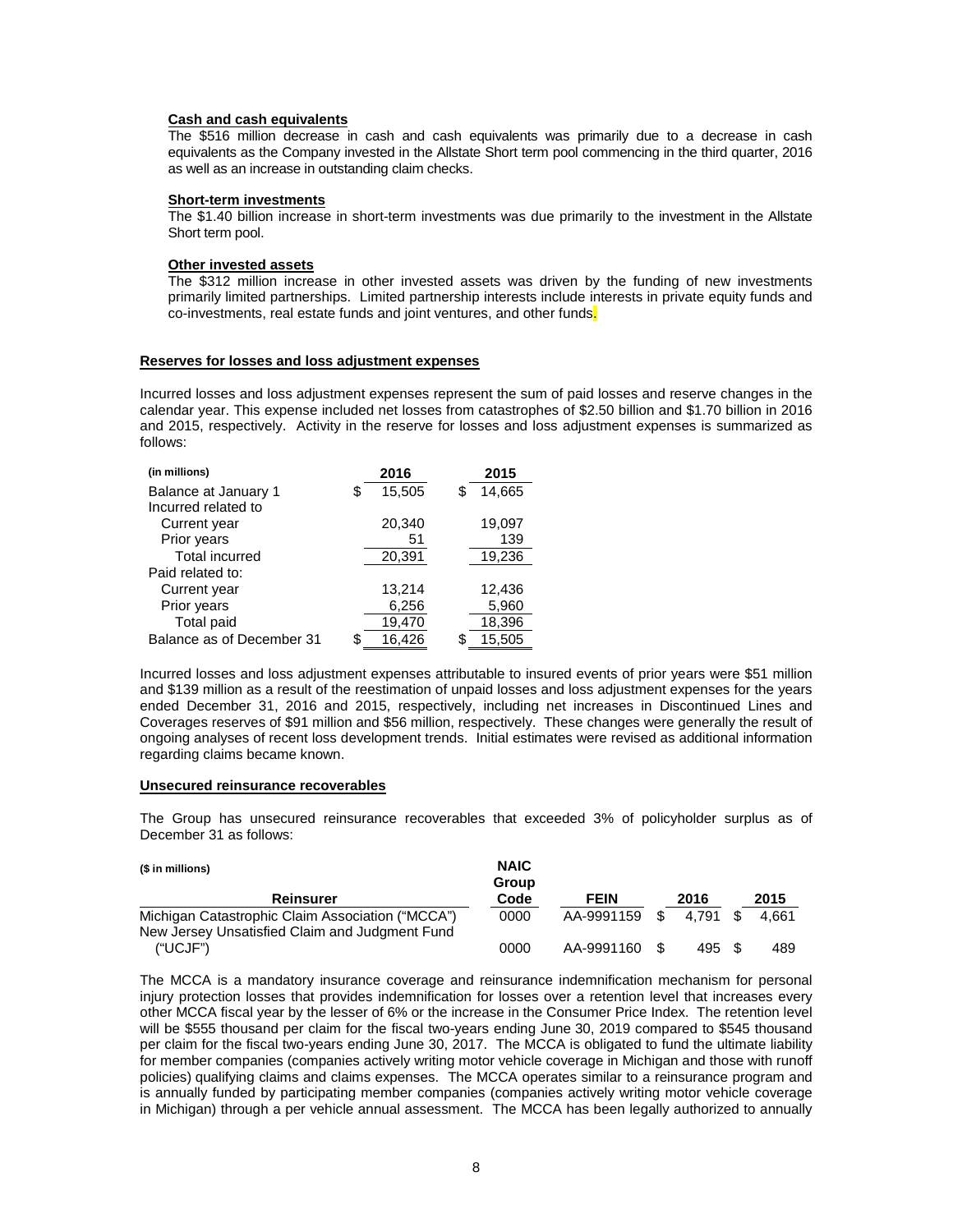assess participating member companies pursuant to enabling legislation that describes both the annual determination and assessment. This assessment is recorded as a component of the premiums charged to the Company's customers. These assessments paid to the MCCA provide funds for the indemnification for losses described above. The MCCA is required to assess an amount each year sufficient to cover members' actuarially determined present value of expected payments on lifetime claims of all persons expected to be catastrophically injured in that year, its operating expenses, and adjustments for the amount of excesses or deficiencies in prior assessments. The MCCA prepares statutory-basis financial statements in conformity with accounting practices prescribed or permitted by the State of Michigan Department of Insurance and Financial Services ("MI DOI"). The MI DOI has granted the MCCA a statutory permitted practice that expires in 2019 to discount its liabilities for loss and loss adjustment expense. As of June 30, 2016, the date of its most recent annual financial report, the MCCA had cash and invested assets of \$18.48 billion and an accumulated deficit of \$1.74 billion. The permitted practice reduced the accumulated deficit by \$42.27 billion.

The New Jersey Property-Liability Insurance Guaranty Association ("PLIGA"), as the statutory administrator of the UCJF, provides compensation to qualified claimants for personal injury protection, bodily injury, or death caused by private passenger automobiles operated by uninsured or "hit and run" drivers. The UCJF also provides private passenger stranger pedestrian personal injury protection benefits when no other coverage is available. The fund provides reimbursement to insurers for the medical benefits portion of personal injury protection coverage paid in excess of \$75 thousand with no limits for policies issued or renewed prior to January 1, 1991 and in excess of \$75 thousand and capped at \$250 thousand for policies issued or renewed from January 1, 1991 to December 31, 2004. PLIGA annually assesses all admitted property and casualty insurers writing motor vehicle liability insurance in New Jersey for direct PLIGA expenses and UCJF reimbursements and expenses.

## **Capital and surplus**

The following table summarizes the Group's capital position as of December 31:

| (in millions)                                 |   | 2016   | 2015   |
|-----------------------------------------------|---|--------|--------|
| Common capital stock                          | S | 22     | 22     |
| Gross paid in and contributed surplus         |   | 4.082  | 4,003  |
| Unassigned funds (surplus)                    |   | 12,198 | 11,975 |
| Aggregate write-ins for special surplus funds |   | 40     | 52     |
| Total surplus as regards policyholders        |   | 16.342 | 16.052 |

Total surplus as regards policyholders increased \$290 million or 2%, and was mainly comprised of the following items:

- \$1.39 billion Net income in 2016 compared to \$1.71 billion in 2015
- \$603 million Change in net unrealized capital gains in 2016 compared to \$201 million net unrealized capital losses in 2015
- \$1.92 billion Dividends paid to Allstate Holdings in 2016 compared to \$2.34 billion in 2015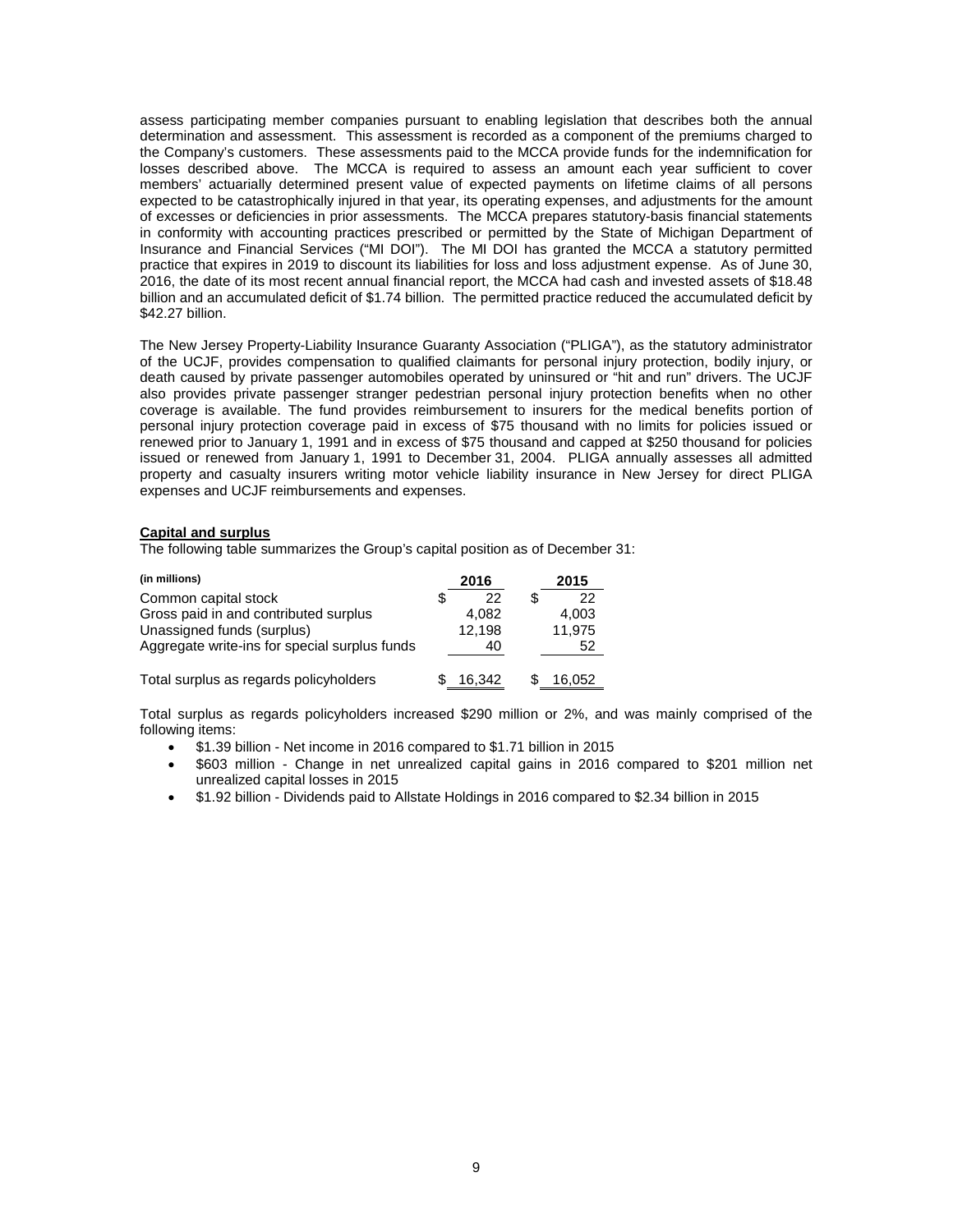# **RESULTS OF OPERATIONS**

| (in millions)                                               | 2016         | 2015         |
|-------------------------------------------------------------|--------------|--------------|
| Premiums earned                                             | 28,368<br>S. | \$<br>27,445 |
| Losses incurred                                             | 17,172       | 16,319       |
| Loss expenses incurred                                      | 3,219        | 2,918        |
| Other underwriting expenses incurred                        | 7,160        | 7,075        |
| Total underwriting deductions                               | 27,551       | 26,312       |
| Net underwriting gain                                       | 817          | 1,133        |
| Net investment income earned                                | 1,152        | 1,423        |
| Net realized capital gains (losses)                         | (200)        | (229)        |
| Net investment gain                                         | 952          | 1,194        |
| Total other income                                          | 112          | 111          |
| Net income, after dividends to policyholders but before all |              |              |
| other federal and foreign income taxes                      | 1,881        | 2,438        |
| Federal and foreign income taxes incurred                   | 491          | 725          |
| Net income                                                  | 1,390<br>S   | \$<br>1,713  |

## **Net underwriting gain**

The \$316 million decrease in underwriting gain was mostly due to declines in homeowners resulting from increased catastrophe losses and commercial lines, partially offset by an increase in auto resulting from increased insurance premiums.

Our underwriting results were impacted by our profit improvement actions. We regularly monitor profitability trends and take appropriate pricing actions, underwriting actions, claims process improvements and targeted expense spending reductions to achieve adequate returns.

Given auto loss trends emerging in 2015 and continuing into 2016, we responded with a multi-faceted approach to improve profitability, which has impacted our growth and retention.

- We increased and accelerated rate filings broadly across the country. We continue to aggressively pursue rate increases to respond to higher loss trends, subject to regulatory processes and review.
- We made underwriting guideline adjustments in state specific locations and customer segments experiencing less than acceptable returns which reduced the number of new issued applications and slowed growth. Underwriting guideline adjustments vary by state and include restrictions on business with no prior insurance as well as business with prior accidents and violations. Changes in down payment requirements and coverage plan adjustments have also been implemented. These changes are intended to increase underwriting margin and are continually monitored. In 2016, as targeted underwriting results in these segments were achieved, the guidelines were modified appropriately.

For homeowners, we continue to be disciplined in how we manage margins through underwriting guidelines, risk management policies, property inspections and implement rate and other actions to maintain or improve returns where required. Our growth actions planned include continuing to implement our House & Home product, leveraging agency sales practices focused on multi-line households, increasing availability in coastal markets, improving penetration in underserved markets in the middle of the country and targeted advertising campaigns.